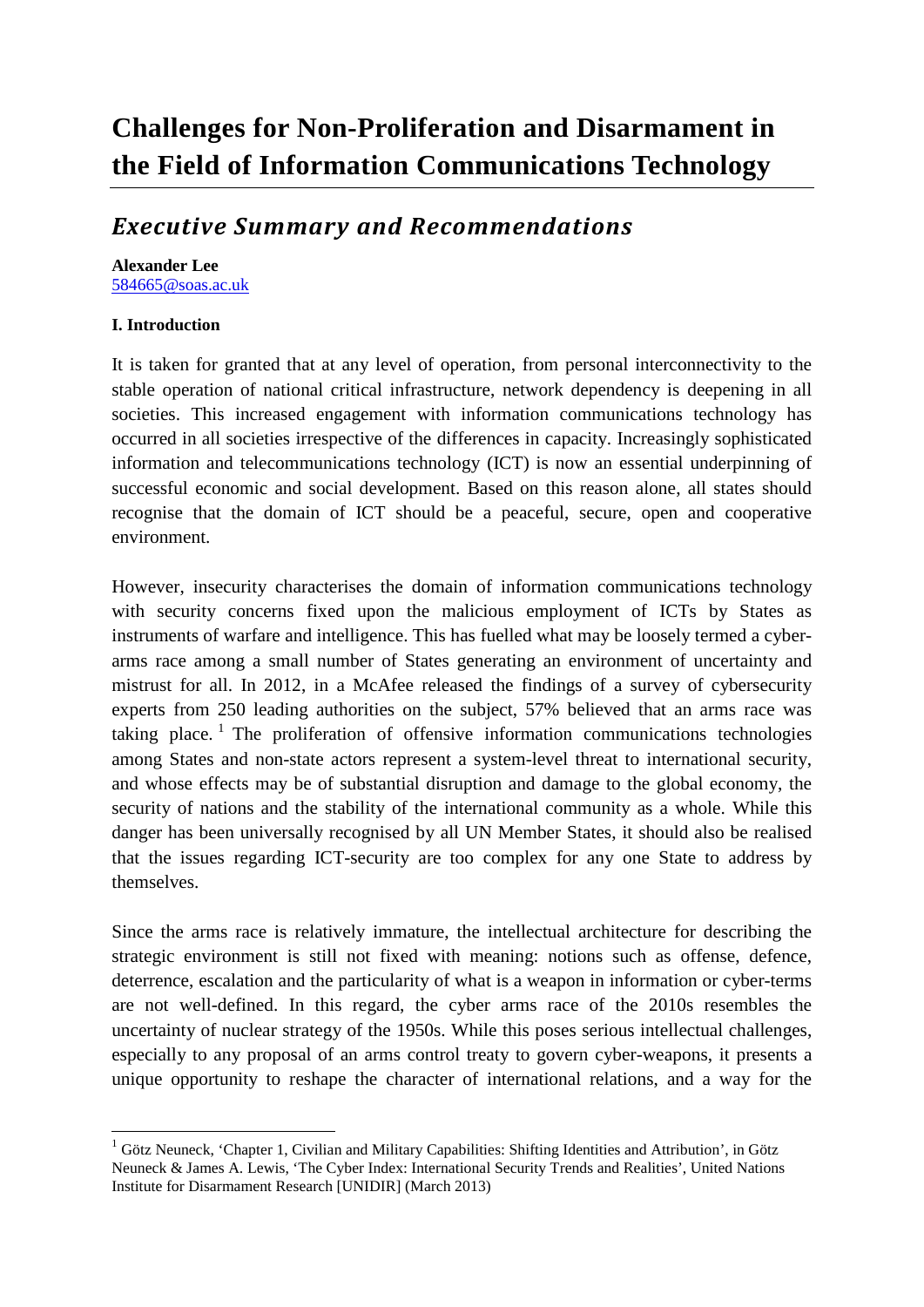United Nations as a multilateral vehicle to reassert its relevance in mediating and managing the security concerns and disputes of States and their sovereign peoples.

Following by way of historical analogy, the recommendations of this paper do not set out intending to be a definitive arms control treaty to the like of the Chemical Weapons Convention. Indeed, multilateralism has been most effective in applying retroactive regulatory frameworks after devastating fait accomplis. However, in this case serious challenges at a technical level and a normative one prevent the regulation and governance of any weapon system associated with information communications technology. This paper instead seeks to proactively address security concerns of States by meaningfully reducing uncertainty and risk by managing the number of actors in the domain, directly increasing predictability in State relations, through the creation of a normative agreement on the conduct of cyber-relations in peace and war that may act as a 'best fit' agreement to prevent the excesses of unrestricted cyber-war and cyber-insecurity.

Note that the terms ICT and the 'cyber' prefix will be used interchangeably. This is not to reflect a Western bias for cybersecurity but of practicality, as the frequent use of ICT is cumbersome.

# **II. Emergent Threats**

Information communications technology has created an arena for new and old strategic interests. Threats to international security arise from a series of problem sectors. However, these problem sectors are too complex to address unilaterally. As will be apparent, these aggregate threats cut across horizontal cleavages and require co-operation between states and their public and private institutions cross-borders and across levels of society.

- 1) The greatest threat is that an environment of uncertainty has been generated by a small number of States who use ICT as tools of warfare and intelligence, prompting an escalatory circle of militarisation among other States. It is believed that approximately a dozen countries possess cyberwarfare capabilities of an advanced kind with a further 30 who identify cyber-operations as a military priority.<sup>[2](#page-1-0)</sup>
	- a) In addition, State theorists are normalising a theory of interstate cyber war producing destabilising effects. While there are strong incentives for States to pursue ICT-based warfare seriously, either as a primary mode of warfighting or complimentary to existing electronic warfare, interstate cyber war will result in massive civilian casualties. Cyberspace promotes the use of countervalue military strategy, with echoes of 'nation killing' in 1950's nuclear strategy, which will target the nation's capacity to sustain war.<sup>[3](#page-1-1)</sup> In practical terms, this will result in the deliberate targeting

<span id="page-1-0"></span><sup>2</sup> James A. Lewis & Katrina Timlin, *Cybersecurity and Cyberwarfare: Preliminary Assessment of National Doctrine and Organization*, UNIDIR (2011)<br><sup>3</sup> Consider the discourse in early nuclear strategy over 'nation killing' and also the rationalisation of nuclear

<span id="page-1-1"></span>warfare in 'counterforce' strategy.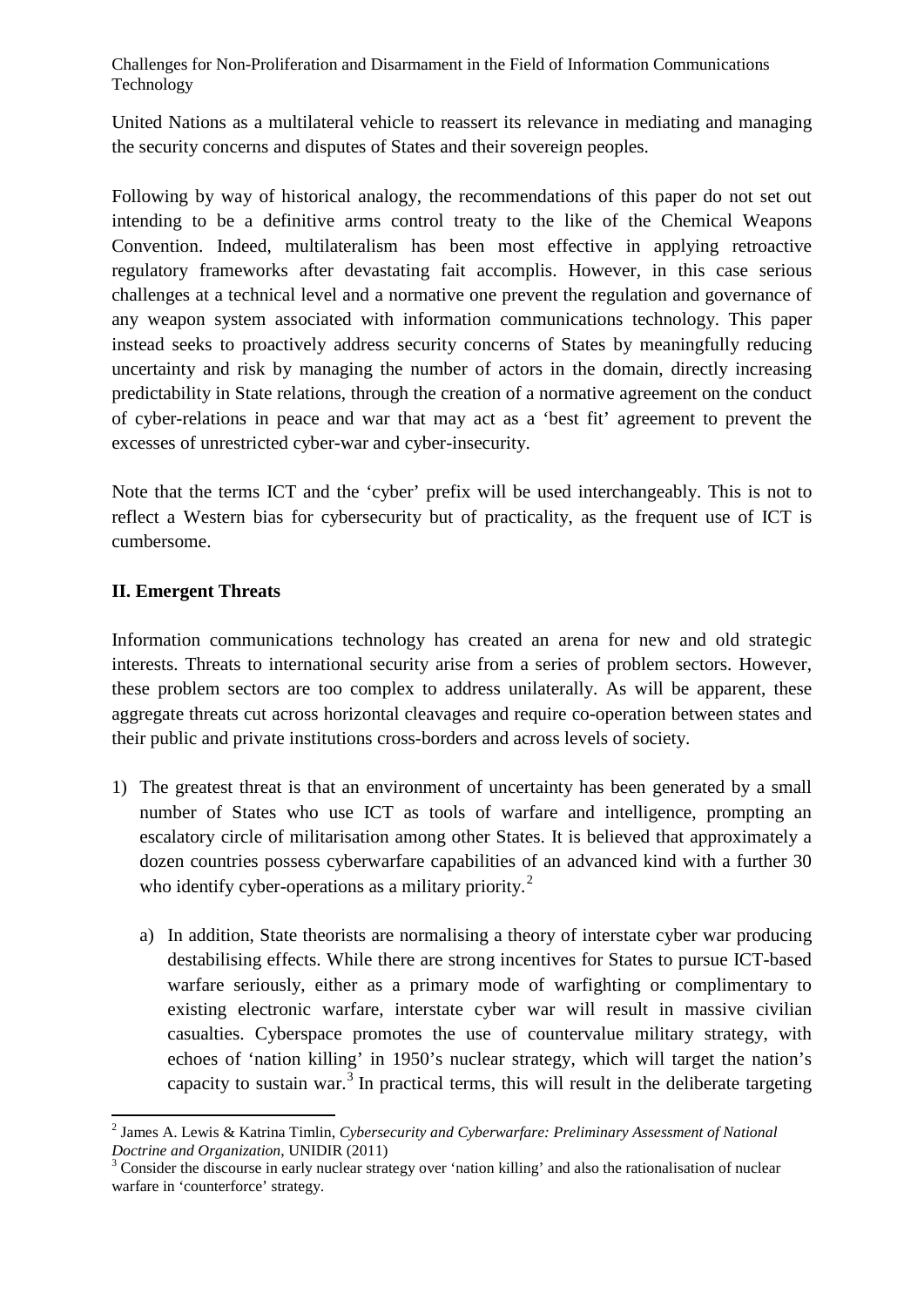of critical national infrastructure and other 'dual-use' targets especially in communications, transportation and energy.

- b) Moreover, the preparation for interstate cyber war involves the compromise and intrusion of state's security systems to 'prepare the battlefield'. This may involve an intelligence component: reconnaissance of enemy network systems, and also a speculated and disputed sabotage component: the implantation of logic-bombs and other malware to be used in the event of an attack.<sup>[4](#page-2-0)</sup> On this phenomenon, De Spiegel ran a piece earlier in 2015 based on additional Snowden leaked files that reveal activities of some agencies are tending towards 'preparing the battlefield'.<sup>[5](#page-2-1)</sup>
- c) Cyber-warfare has been tied to the security of the space domain. The tools of weaponised ICT are perceived as means to redress strategic imbalance perpetuated in technological terms. A lack of consensus regarding weapon systems designed to destroy space-based property and a trend toward satellite-reliant informationized doctrines in militaries has prevented progress in the space domain and this has knockon effects for cyberspace.
- 2) Ideologically motivated non-state actors of both violent and non-violent kinds utilise ICT either as their primary tool-set or complimentary to existing actions in the physical space. ICT is attractive to smaller actors because of the low cost of entry, anonymity and asymmetric vulnerability. Two trends can be identified, first that non-violent non-state actors tend to restrict their operations to ICT-based ones (ie. hacktivists largely use ICT as a means of protest and subversion) while violent non-state actors have used ICT as a medium for information operations and have yet to weaponise ICT (ie. terrorist groups internationally have largely used ICT for propaganda)
	- a) There may be a trickledown or blowback from interstate competition in ICT-based warfare resulting in non-state actors intensifying their efforts to seek strategic parity in cyberspace. Furthermore, this will relate to cyber-actors in the black market who develop malware. This is evident in the replication of the weaponised code of Stuxnet.
- 3) Non-state actors with a primary motive of profit proliferate secure access and disruptive ICT tools for the purposes of crime and other illicit activities. This sector shares characteristics with ideologically motivated non-state actors but are differentiated by the assessment of their criminalisation. Profit-motivated non-state actors contribute an illegal alternative market for cyber-actors.

<span id="page-2-0"></span><sup>&</sup>lt;sup>4</sup> Logic bombs are programmed to cause failures in the operation of programmes at certain stages, eg. Stuxnet had three logic bombs to cause machine failure in centrifuges.

<span id="page-2-1"></span><sup>&</sup>lt;sup>5</sup> Jacob Appelbaum et al., 'The Digital Arms Race: NSA Preps America for the Future Battle', De Spiegel (17 January 2015), available: [http://www.spiegel.de/international/world/new-snowden-docs-indicate-scope-of-nsa](http://www.spiegel.de/international/world/new-snowden-docs-indicate-scope-of-nsa-preparations-for-cyber-battle-a-1013409.html)[preparations-for-cyber-battle-a-1013409.html,](http://www.spiegel.de/international/world/new-snowden-docs-indicate-scope-of-nsa-preparations-for-cyber-battle-a-1013409.html) accessed 24/02/2016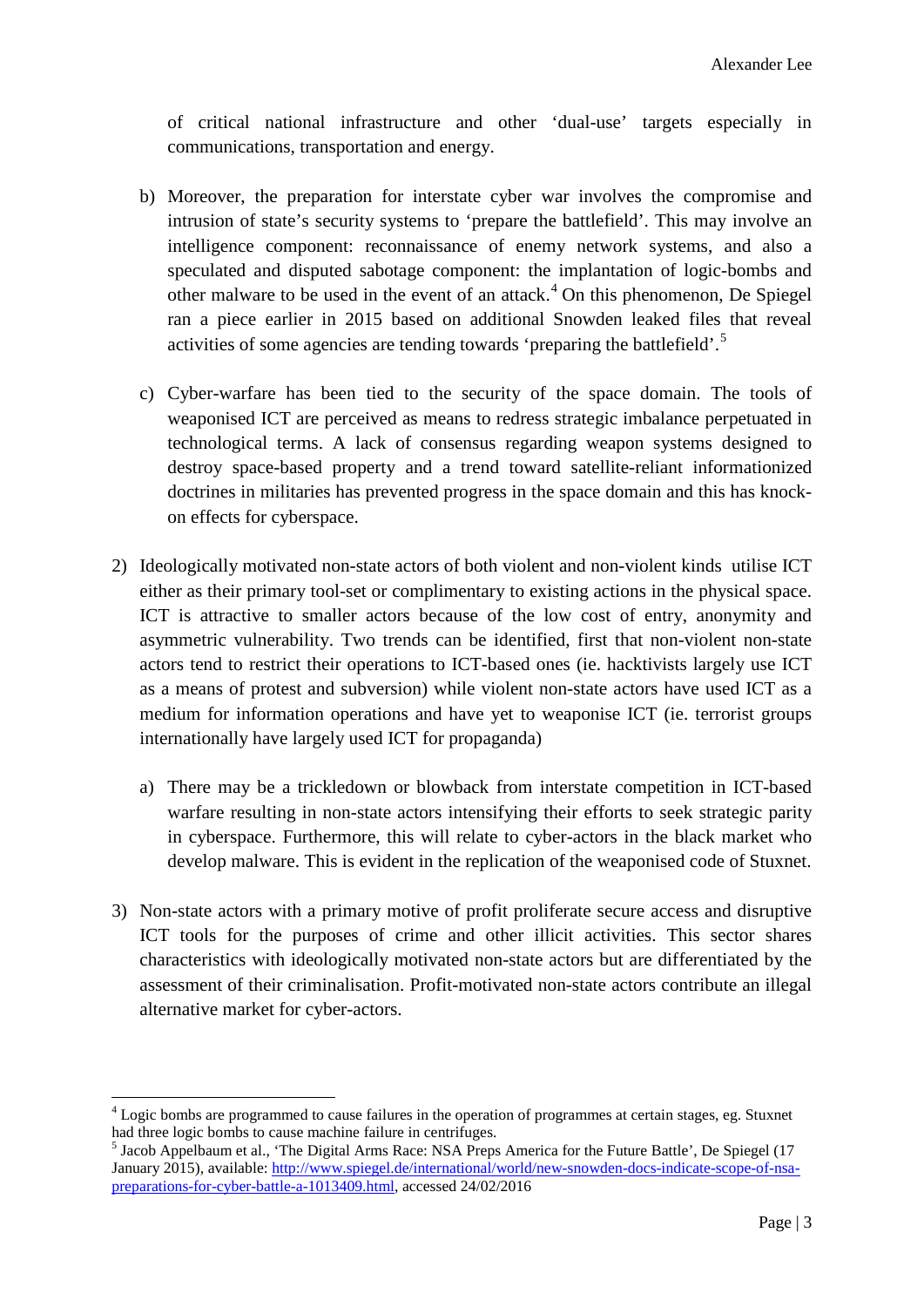4) Private sector actors operating to provide ICT services for States are oriented by the dual focuses of interstate competition and private individual need for security. Private sector actors are overwhelmingly oriented towards developing the tools for intrusion that make warfare and intelligence possible without adequate oversight or regulation. Such tools include espionage and surveillance programs and looking for zero-day vulnerability exploits.

## **III. Main Challenges to Multilateralism**

In face of aggregate and complex threats, multilateral engagement offers the best route for comprehensive agreement to reduce uncertainty in the strategic environment and promote the resolution of security concerns through cooperation rather than unbalanced deterrence. However, multilateralism has been slowed by serious challenges to its effectiveness.

#### **Semantic**

- 5) The lack of robust definitions in the sphere of ICT impedes communication of States and ultimately produces misunderstanding. There is disagreement in the international community regarding terminology, with preferences for cybersecurity or information security linked to greater concepts regarding state sovereignty and the access to the World Wide Web as a global technological commons.
- 6) The intellectual architecture that gives meaning to the use of terminology such as 'weapon' is immature. Consensus over what constitutes a weapon represents both a semantic challenge and a technical one. Disputes are largely about differences between direct kinetic and indirect kinetic outcomes: destructive programs cause damage through the manipulation of existing vulnerabilities; they do not cause kinetic damage by themselves. As earlier noted, in order for cyber war to occur, opposing states must prepare the battlefield through extension intrusion, reconnaissance in depth and implantation. Weapons lack clear defined roles in ICT as they may perform the tasks of intelligence, communication and disruption. Semantic differences between the use of 'information weapon' and 'cyber-weapon' exacerbates this problem.
	- **a)** It follows that semantic disputes over what is and is not a weapon is more easily solved by addressing the outcomes of the ICT tool than the intrinsic qualities of a cyber-weapon. However, this would lock-out the possibility of establishing a global arms control regime for ICT.[6](#page-3-0)

# **Normative**

<span id="page-3-0"></span> $6$  Louise Arimatsu, 'A Treaty for Governing Cyber-Weapons: Potential Benefits and Practical Limitations',  $4<sup>th</sup>$ International Conference on Cyber Conflict (NATO CCD COE, Tallinn, 2012)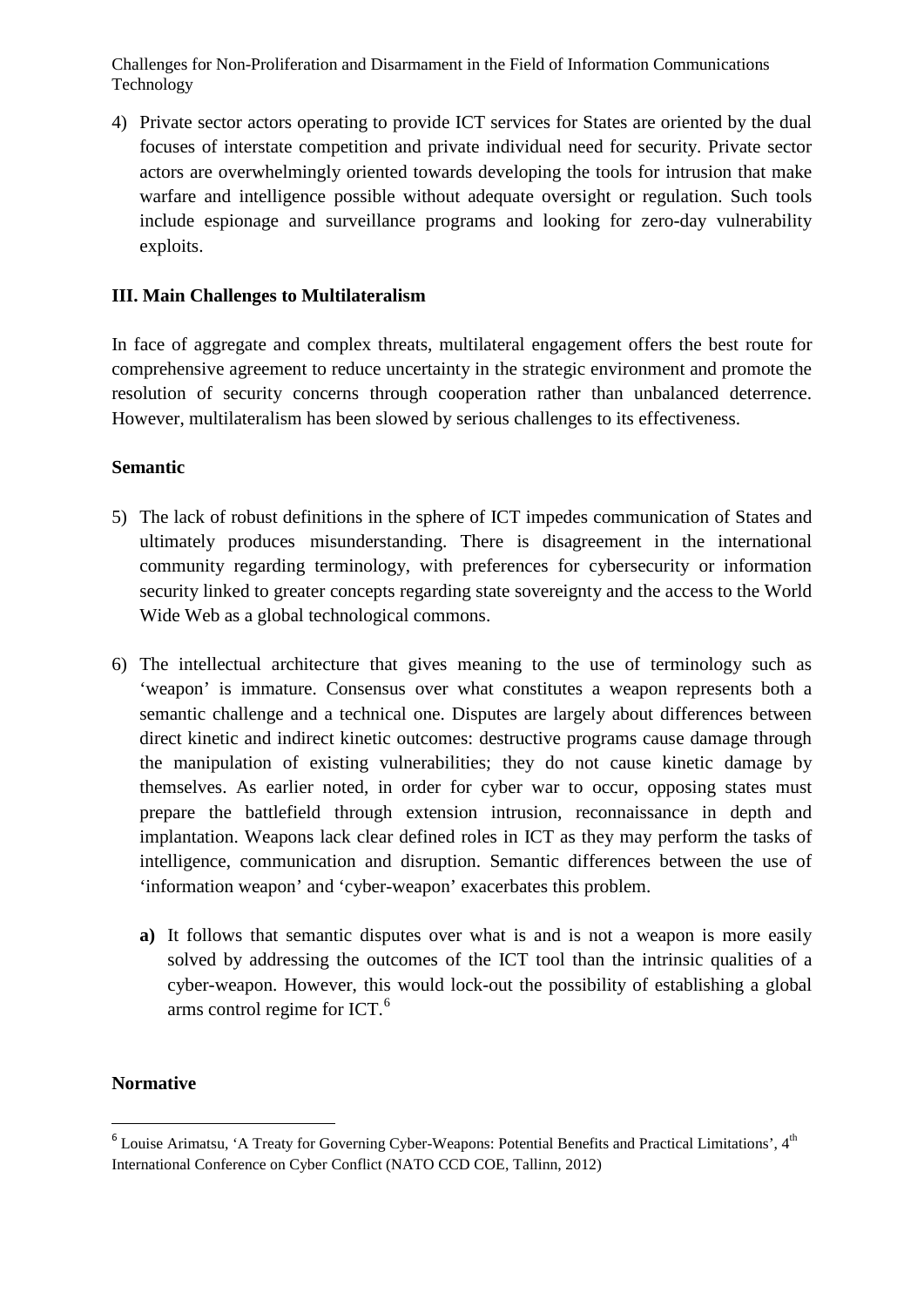- 7) There is a particular dispute whether transborder information content can be controlled as a matter of national security. The *International code of conduct for information security[7](#page-4-0)* put forward by China, the Russian Federation, Tajikistan and Uzbekistan called for the compliance of States to respect the universally recognised norms regarding sovereignty, territorial integrity and political independence. As a result, while cybersecurity is largely concerned with the syntactical and physical protection of ICT infrastructure (software and hardware), information security is used to suggest a State right to the semantic content of information. As such it is largely believed that information security is understood as a right to limit the access of citizen to the public cyberspace.
- 8) There is disagreement as to what constitutes an armed attack. The Russian Federation tabled in the *International code* that cyber-intrusions should constitute interstate aggression. Furthermore, the immaturity of the cyber-deterrence concept is demonstrable in ill-defined thresholds for state retaliation. While some states may prefer to use in policy documents the notion of 'serious consequence', this threshold is yet to be defined and communicated clearly.
	- a) A prohibition on cyber-intrusions would also prohibit interstate espionage, and notably no consensus on the legality of the practice exists internationally.
- 9) In theory, current international agreements provide many of the guarantees needed to deescalate tensions between States regarding militarisation of ICT and the conduct of cyber war. The Law of Armed Conflict (LOAC) espouses as a general principle that the only legitimate object in war between States are objects of military value. Due to the dual-use nature of many ICT targets, in war time many objects used by civilians could be reasonably seen as military targets producing effects that are definite military advantages.
	- a) However, this breaks the second general principle that military action is prohibited from causing superfluous injury or unnecessary suffering. Military doctrine has yet to communicate a consensus on the ethics of targeting critical national infrastructure in order to affect a change in the nation's will to fight.
	- b) Furthermore, cyber war will rely on the element of surprise to be most effective. Weapons are best utilised covertly to prevent the target from having the ability to close vulnerabilities.
- 10) Communication between States in matters of policy and military doctrine is vague and illdefined, and moreover there is rational cause to disregard reassurances as ploys to cover for first-use. Not only has the thresholds for escalation been ill-defined foregoing the

**.** 

<span id="page-4-0"></span><sup>&</sup>lt;sup>7</sup> UN General Assembly Doc., Letter dated 12 September 2011 from the Permanent Representatives of China, the Russian Federation, Tajikistan and Uzbekistan to the United Nations addressed to the Secretary-General, A/66/359 (14 September 2011)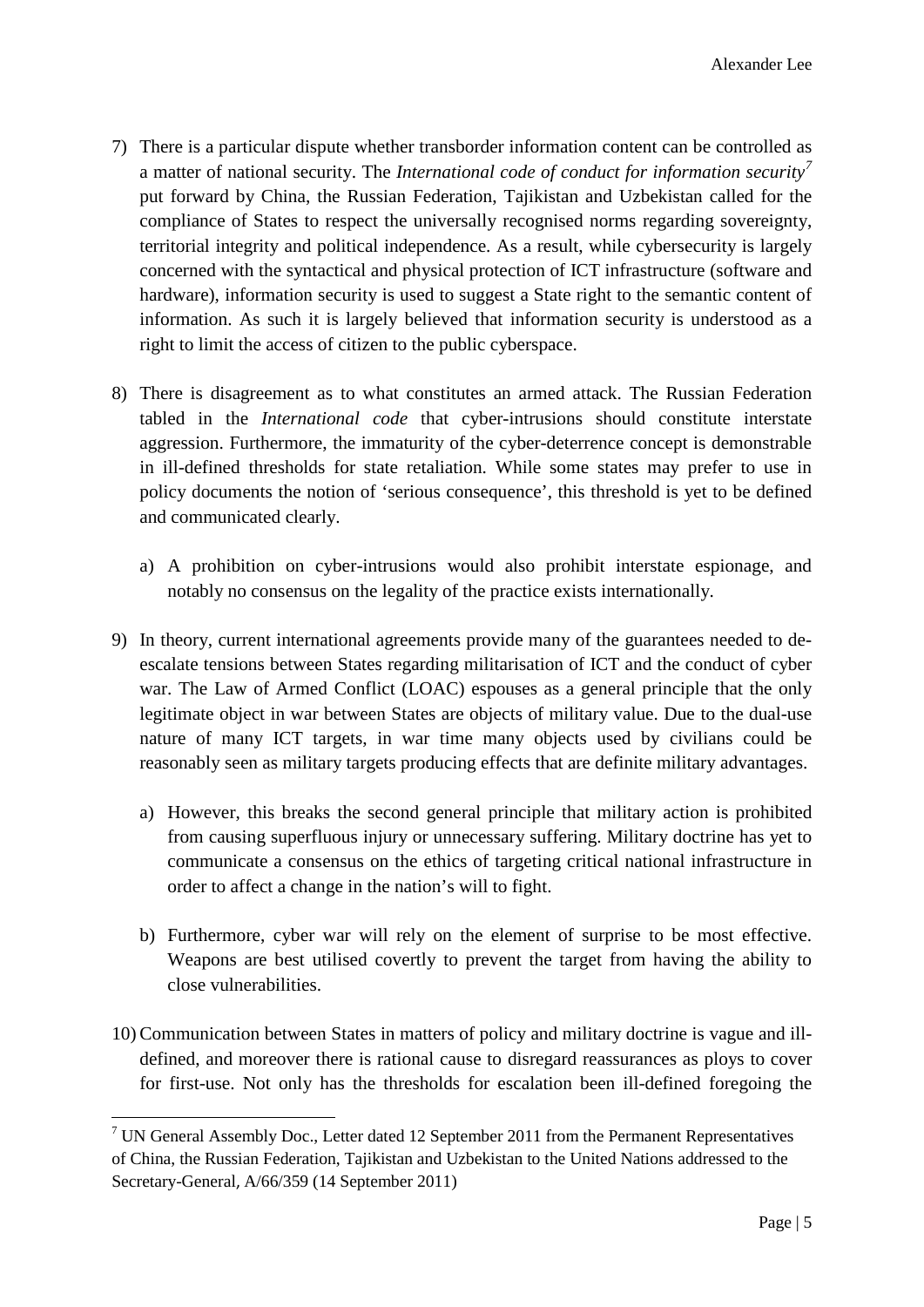possibility of 'firebreaks' as moments to step away from escalation, States seeking advantage over the enemy using ICT have little incentive to declare the extent of their military operations in the ICT-sphere.

# **Technical**

- 11) Attribution is technically difficult. Cyber-actors lack identity markers or other 'functionally observable differences' that aid in identification of aggressing forces. Although, location is possible, it is not possible to distinguish between civilian or military intent behind the transmission of a cyber-attack.
	- a) The capacity to attribute an attack is a key component to registering violations to a given accord.
	- b) Proxy and false flag attacks further complicate attribution making State intent difficult to assess.
- 12) Verification technology is unable to keep up with the proliferation of malware making the endeavour of tracing and banning 'cyberweapons' futile. Nor would it make much sense to call for States to submit to an international authority that would scan the hard-drives of military agencies. Cyberweapons are exceptionally easy to conceal and no State would consent to a full scan of its computer systems.
	- a) It also follows that it makes identifying States with break-out weapons programmes impossible to detect.

#### **Strategic**

- 13) The use of ICT for malicious purposes is expedient for strategic interests, as a result welldeveloped 'Cyber Powers' will unlikely to accept major reductions in their pre-existing programmes of surveillance, interstate intrusion, and warfare.
- 14) Additionally, smaller States actors who perceive ICT as a means to obtain strategic parity are unlikely to give it up as well. Great 'Cyber-Powers' are likely to possess greater ICTintegration and therefore are more likely to be affected by cyber-warfare. This is ideal for States seeking competitive advantage, cyber-warfare is a domain to seek new coercive tools to redress strategic concerns in other domains.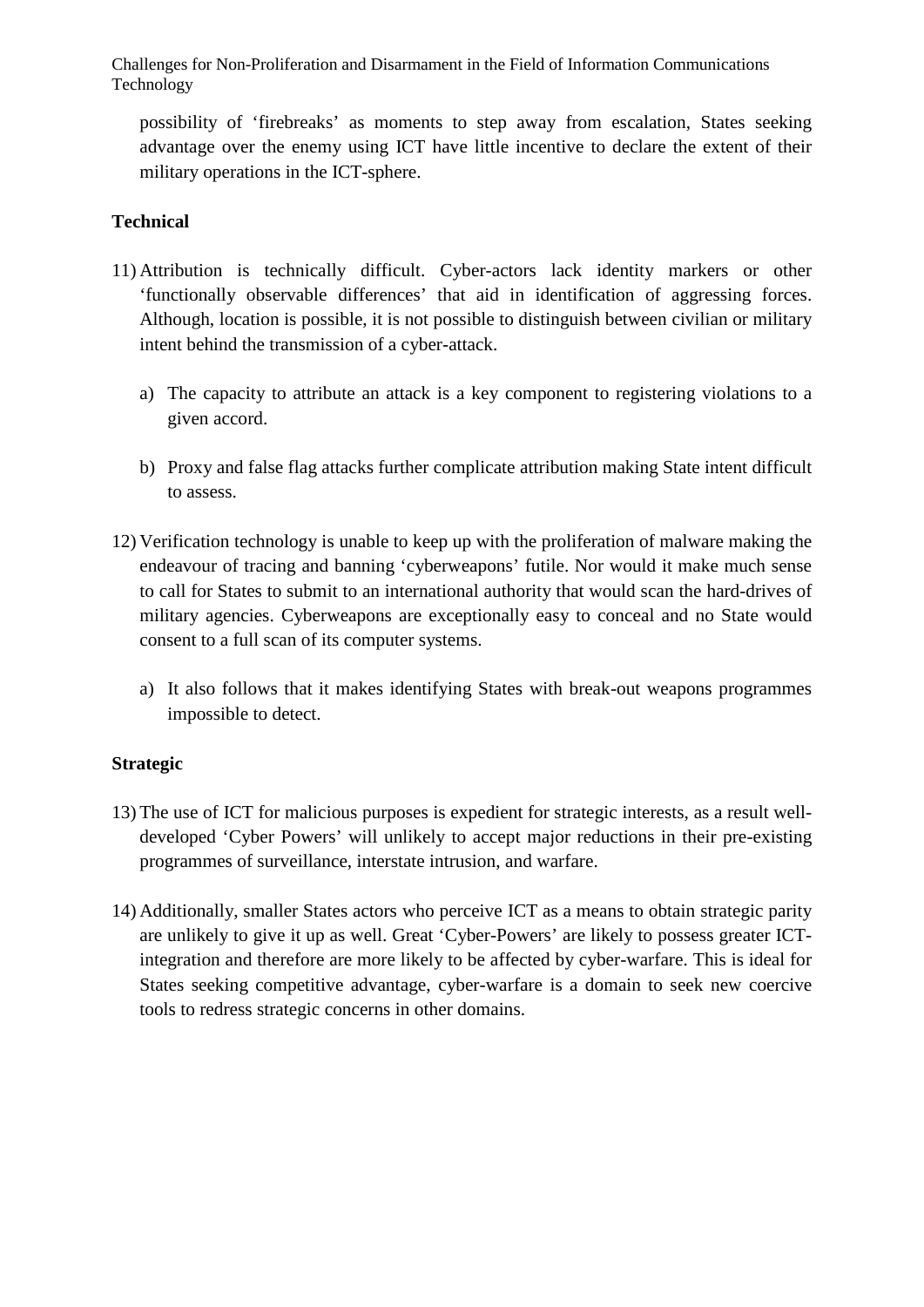# **IV. Main Recommendations**

International security is at critically high risk from a combination of escalating and emerging threats, and slow policy making hindered by semantic, normative, technical and strategic challenges. Policy making at an international level needs to engage more proactively to prevent and regulate malicious information communications technology.

International security diplomacy has been most successful in countering new threats when acting proactively with preventative strategies than permitting threats to develop, set precedents and then retroactively applying regulation. Malicious ICT is a system-level threat that no State can robustly address unilaterally, rather it is multilateralism that should be advanced as the vehicle of the day.

However, it should be noted that despite stressing the primacy of the State it is also key to engage in two-track diplomacy with non-state actors and private interests. The ICT-sphere is a multi-stakeholder project requiring the use of incentives and negotiation to bring about a secure settlement.

# **Reduce Uncertainty**

- 15) Uncertainty needs to be reduced in the ICT-sphere through a combination of 'rules of the road' agreements and 'actor reduction and regulation' initiatives. The first of these is the role of bilateral and multilateral diplomacy in achieving consensus over shared definitions that will allow for constructive dialogue to communicate security interests.
- 16) Furthermore, acceptable State behaviour should be clarified and norms established. These should include proscriptions for ICT-based warfare such as: avowing first use, reaffirming the demilitarization of Outer Space, banning the testing of ICT-weapons outside the environment of war, affirming a humanitarian imperative to avoid unnecessary harm which includes an obligation for discriminatory targeting and design of ICT-weapons.
	- a) This proscription should also agree on an inventory of objects for which military attack by ICTs is prohibited. Precedent exists in the 2010 Beijing Convention and Beijing Protocol on Civil Aviation that criminalized technological attacks on civil air navigation facilities and aircraft in flight.
	- b) Furthermore, perfidy about the use of malicious ICT should be an international crime.
- 17) States should cooperate on matters of transborder cyber-crime to a greater degree, incorporating international agencies. Malware databases should be shared and cybercriminals should be considered for extradition.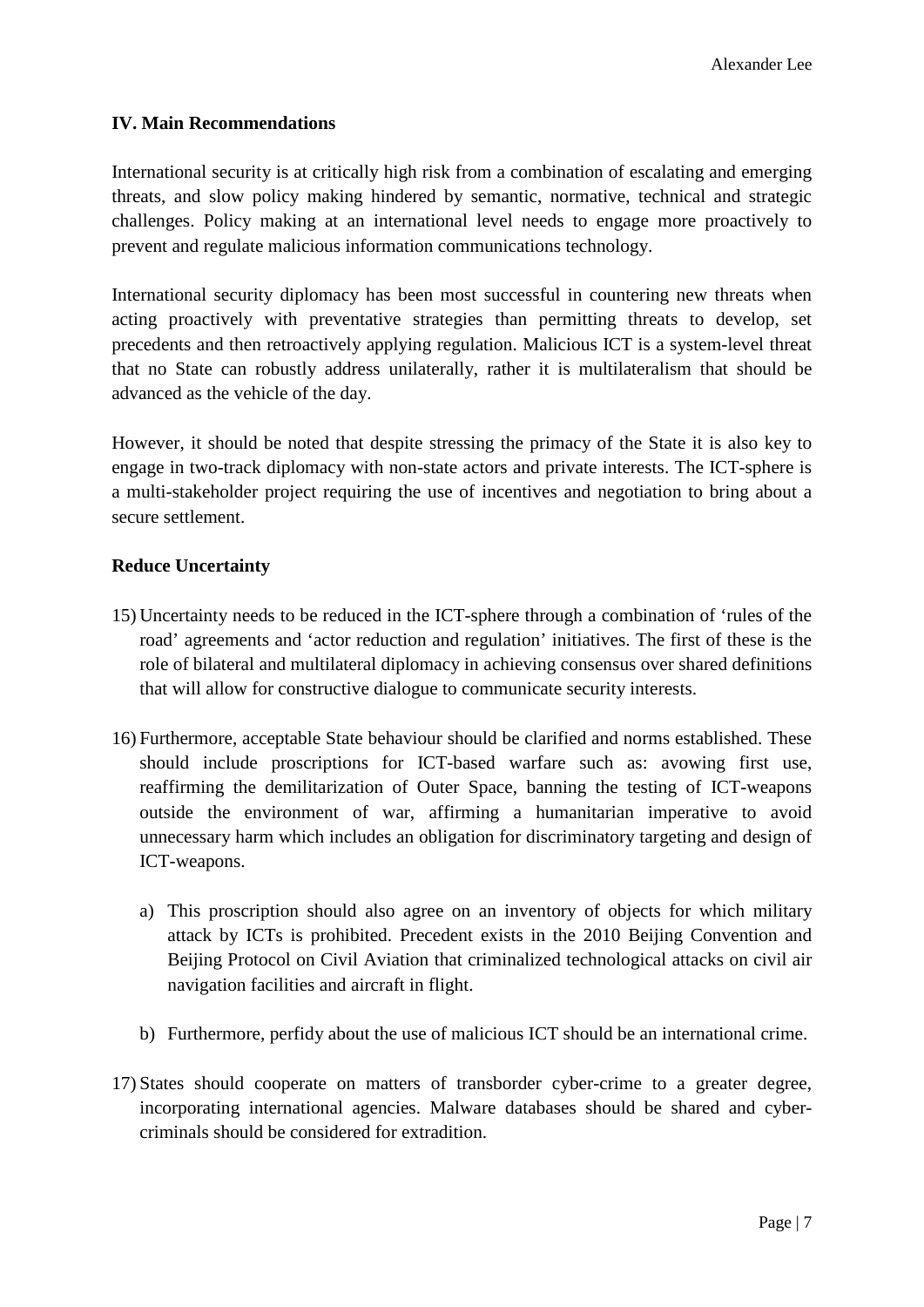18) States should re-design contracts and engagement with the private sector to focus on improving network resilience and engage with civic society through funded initiatives promoted through civilian enforcement.

## **Confidence Building Measures**

- 19) Regular dialogue in multilateral and bilateral forums should be agreed to and States should be held accountable to maintaining these talks.
- 20) States should establish Computer Emergency Response Teams (CERT) and promote the establishment of CERTs in States with less capacity. This should also include communication channels for de-escalation during crisis.
- 21) States should all uphold that information communications technology should be employed in peaceful and cooperative ways and that the military interest in cyberspace should be limited and disarmed.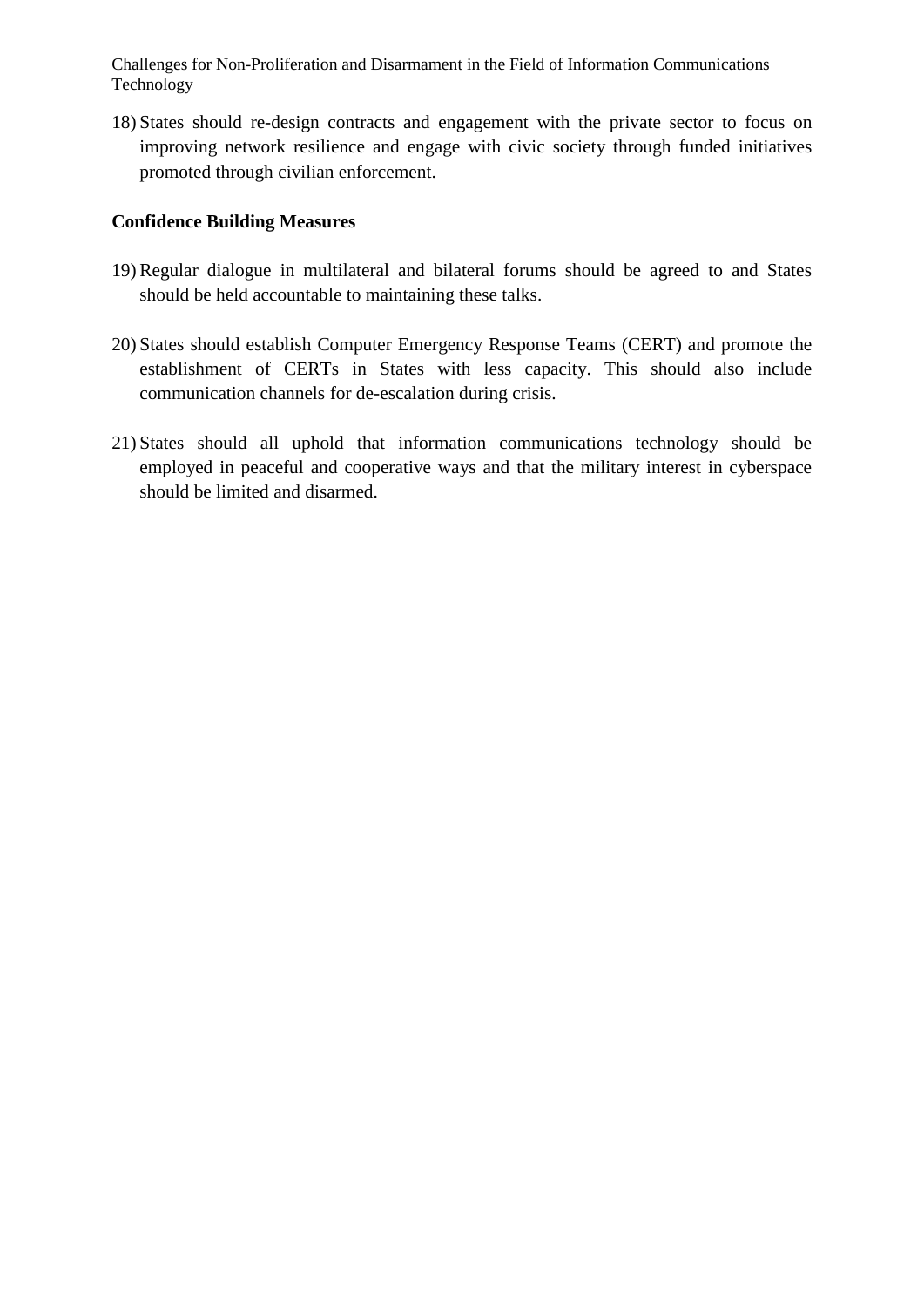#### **References and Select Bibliography:**

Jacob Appelbaum et al., 'The Digital Arms Race: NSA Preps America for the Future Battle', De Spiegel (17 January 2015), available: [http://www.spiegel.de/international/world/new-snowden-docs](http://www.spiegel.de/international/world/new-snowden-docs-indicate-scope-of-nsa-preparations-for-cyber-battle-a-1013409.html)[indicate-scope-of-nsa-preparations-for-cyber-battle-a-1013409.html,](http://www.spiegel.de/international/world/new-snowden-docs-indicate-scope-of-nsa-preparations-for-cyber-battle-a-1013409.html) accessed 24/02/2016

Louise Arimatsu, 'A Treaty for Governing Cyber-Weapons: Potential Benefits and Practical Limitations', 4<sup>th</sup> International Conference on Cyber Conflict (NATO CCD COE, Tallinn, 2012)

Caroline Babylon (ed.), *Challenges at the Intersection of Cyber Security and Space Security: Country and International Institution Perspectives* (Chatham House, 2014)

Caroline Babylon et. al., *Cyber Security at Civil Nuclear Facilities: Understanding the Risks* (Chatham House, 5 October 2015)

Ivanka Barzashka, 'Are Cyber-Weapons Effective?', *RUSI Journal* 158:2 (May 2013)

Lawrence Cavaiola, David Gompert and Martin Libicki, 'Cyber House Rules: On War, Retaliation and Escalation', *Survival* 57:1 (February 2015)

Paul Cornish et. al., *Cyberspace and the National Security of the United Kingdom: Threats and Responses* (Chatham House, 2009)

Götz Neuneck & James A. Lewis, *The Cyber Index: International Security Trends and Realities*, United Nations Institute for Disarmament Research [UNIDIR] (March 2013)

James A. Lewis & Katrina Timlin, *Cybersecurity and Cyberwarfare: Preliminary Assessment of National Doctrine and Organization*, UNIDIR (2011)

Martin Libicki, *Conquest in Cyberspace: National Security and Information Warfare* (Cambridge, 2007)

Jon Lindsay, 'Exaggerating the Chinese Cyber Threat', Policy Brief*,* Belfer Centre for Science and International Affairs (May 2015)

Jon Lindsay, 'The Impact of China on Cybersecurity: Fiction and Friction', *International Security*  39:3 (Winter 2014)

Paul Meyer, 'Cyber-Security Through Arms Control: An Approach to International Co-operation', *RUSI Journal* 156:2 (April/May, 2010)

Bruce McConnell et al., A Measure of Restraint in Cyberspace: Reducing Risk to Civilian Nuclear Assets, EastWest Institute (January 2014)

Alberto Muti, Katherine Tajer, and Larr MacFaul, 'Cyberspace: An Assessment of Current Threats, Real Consequences and Potential Solutions', Remote Control Project (October 2014)

David Omand, *Securing the State* (London: Hurst, 2010)